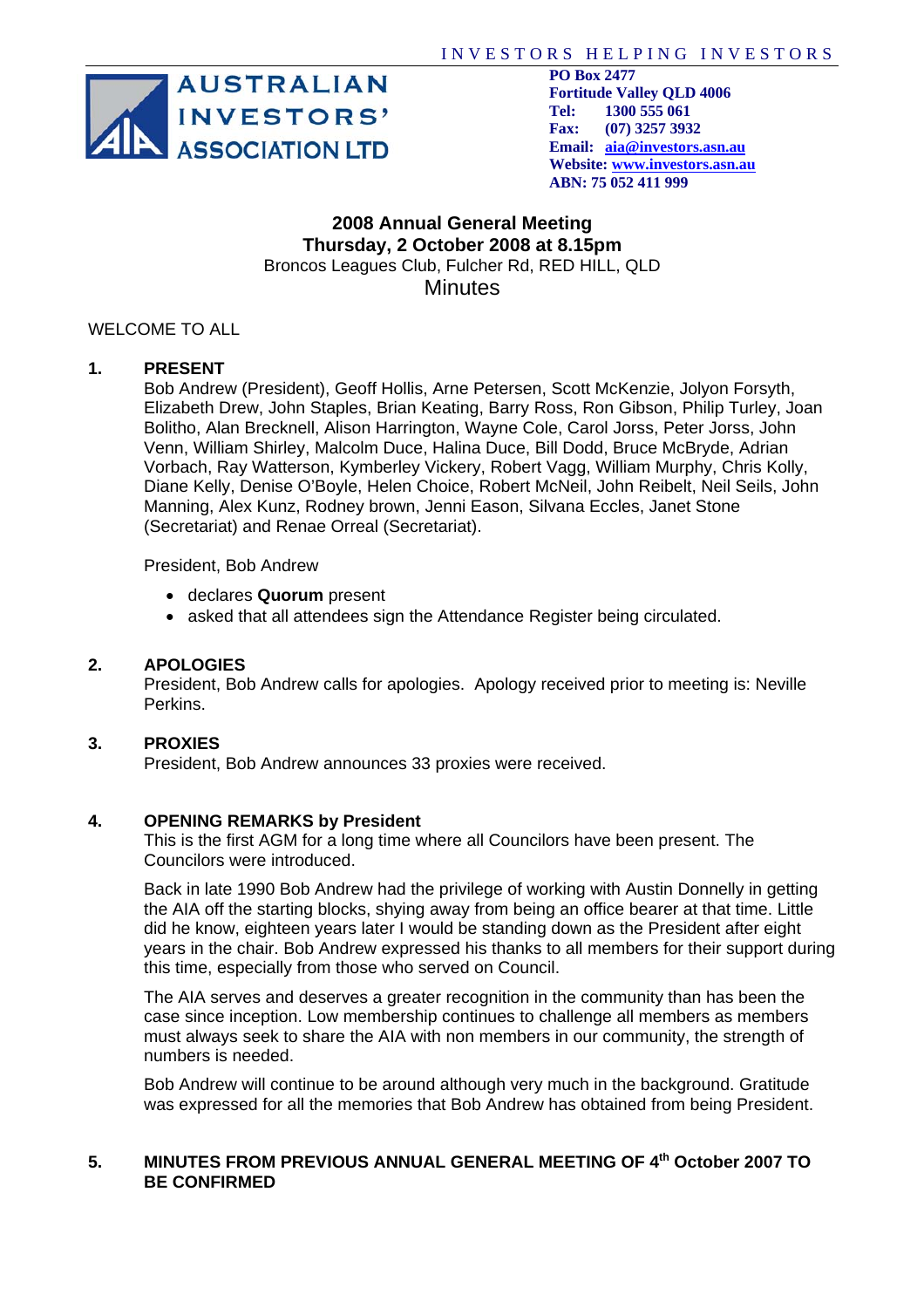President, Bob Andrew states that the minutes from the previous Annual General Meeting held on  $4<sup>th</sup>$  October 2007 have been available on the Association website for many months.

**Motion**: "That the minutes from the 2007 Annual General Meeting of the Australian Investors Association be received and accepted".

| MOVED: Alison HARRINGTON |  |
|--------------------------|--|
| SECONDED: Bruce McBRYDE  |  |
| CARRIED                  |  |

- **5.1 Business arising from the minutes of the previous Annual General Meeting**  No matters arising so no action required by Council.
- **6. ANNUAL REPORT AND FINANCIAL STATEMENTS TO BE RECEIVED AND ADOPTED**  President, Bob Andrew invited discussion of the Treasurer's Report. Main discussion topics were the need to increase membership within the Association and also a recommendation was received of a family subscription to help increase membership.

**Motion:** "To receive, consider and adopt the Annual Report of the Association together with the Financial Statements of the Association and of the economic entity for the 12 month period ended 30 June 2008 and the Reports by Councillors and Auditors thereon."

| MOVED: Bob ANDREW        |  |
|--------------------------|--|
| SECONDED: Jolyon FORSYTH |  |
| CARRIED                  |  |

## **7. ELECTION OF COUNCIL MEMBERS**

The Association is different from many registered companies in that its Constitution requires all Councillors (Board members) to retire each year. Accordingly, this meeting has to elect Councillors for the 2008/2009 year. On the papers distributed for this meeting, eight names were listed (previous Councillors).

Since that distribution three more members, Bill Dodd, Jenni Eason, and Kymberley Vickery, all from QLD, have been nominated.

This makes 11 people nominated for the Council. Up to 18 Councillors may be elected.

Regrettably more interstate members are not offering to be Councillors and play a role in the affairs of the Association. Whilst it is pleasing to think they are happy with the previous management and direction, it would be unfortunate if under-representation becomes an issue in the coming months.

President, Bob Andrew declares all Committee positions open and vacant. Nominations have been received from:

| <b>Bill Dodd</b>       | (QLD) |
|------------------------|-------|
| Jenni Eason            | (QLD) |
| <b>Jolyon Forsyth</b>  | (QLD) |
| <b>Ron Gibson</b>      | (QLD) |
| <b>Bruce McBryde</b>   | (QLD) |
| <b>Scott McKenzie</b>  | (QLD) |
| <b>William Murphy</b>  | (ACT) |
| <b>William Shirley</b> | (VIC) |
| <b>John Venn</b>       | (WA)  |